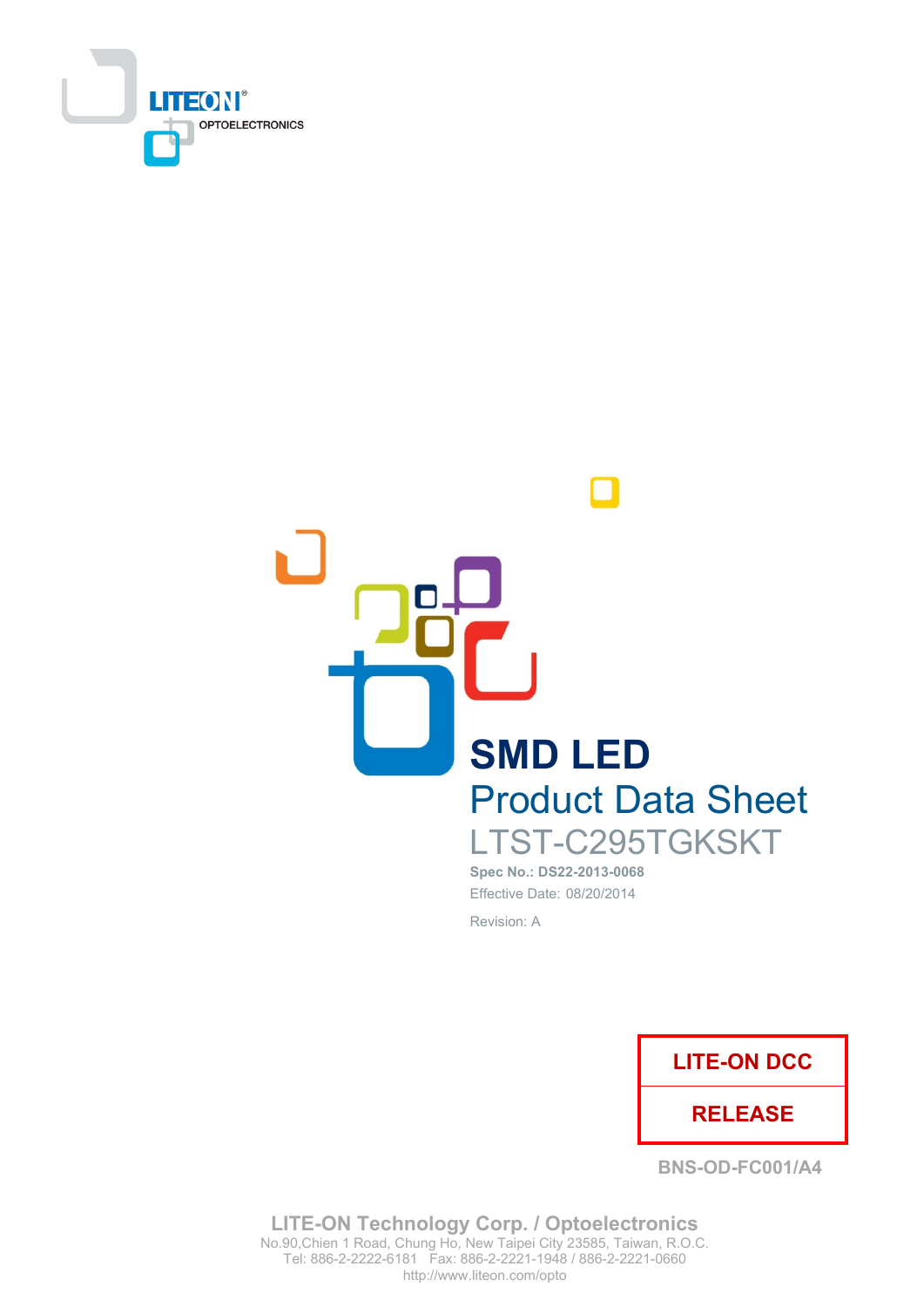

# **LITEON**<sup>®</sup> LITE-ON TECHNOLOGY CORPORATION

#### Property of Lite-On Only

#### **Features**

- \* Meet ROHS, Green Product.
- \* Extra Thin (0.55H mm) Dual Color Chip LED
- \* Ultra Bright InGaN / AlInGaP Chip LED.
- \* Package in 8mm tape on 7" diameter reels.
- \* EIA STD package.
- \* I.C. Compatible.
- \* Compatible with Automatic Placement Equipment.
- \* Compatible with Infrared Reflow Solder Process.

#### **Package Dimensions**



#### **Devices**

| Part No.        | Lens        | Source Color   | Pin Assignment |
|-----------------|-------------|----------------|----------------|
|                 |             | InGaN Green    |                |
| LTST-C295TGKSKT | Water Clear | AlInGaP Yellow | 2,4            |

Notes:

- 1. All dimensions are in millimeters (inches).
- 2. Tolerance is  $\pm 0.10$  mm (.004") unless otherwise noted.

| Part No.: LTST-C295TGKSKT | Page: 1 |  |  |  |  |
|---------------------------|---------|--|--|--|--|
|---------------------------|---------|--|--|--|--|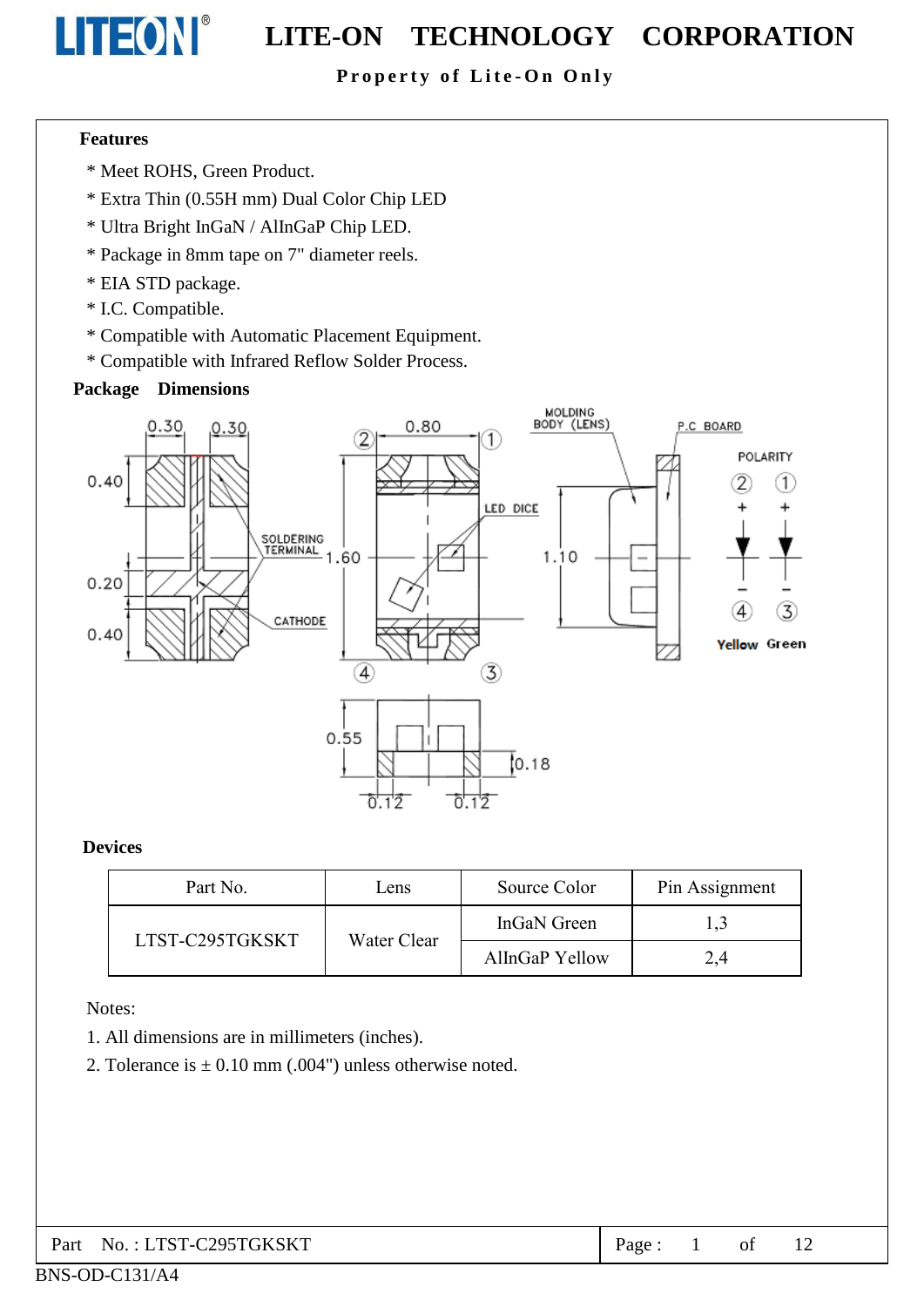

# **LITEON**<sup>®</sup> LITE-ON TECHNOLOGY CORPORATION

#### Property of Lite-On Only

| Absolute Maximum Ratings At Ta=25°C                                 |                                   |                 |      |  |  |  |  |
|---------------------------------------------------------------------|-----------------------------------|-----------------|------|--|--|--|--|
| Parameter                                                           |                                   | LTST-C295TGKSKT |      |  |  |  |  |
|                                                                     | Green                             | Yellow          | Unit |  |  |  |  |
| <b>Power Dissipation</b>                                            | 76                                | 75              | mW   |  |  |  |  |
| <b>Peak Forward Current</b><br>(1/10 Duty Cycle, 0.1ms Pulse Width) | 100                               | 80              | mA   |  |  |  |  |
| <b>DC</b> Forward Current                                           | 20                                | 30              | mA   |  |  |  |  |
| <b>Operating Temperature Range</b>                                  | $-20\degree C$ to $+80\degree C$  |                 |      |  |  |  |  |
| <b>Storage Temperature Range</b>                                    | $-30\degree C$ to $+100\degree C$ |                 |      |  |  |  |  |
| <b>Infrared Soldering Condition</b>                                 | 260 °C For 10 Seconds             |                 |      |  |  |  |  |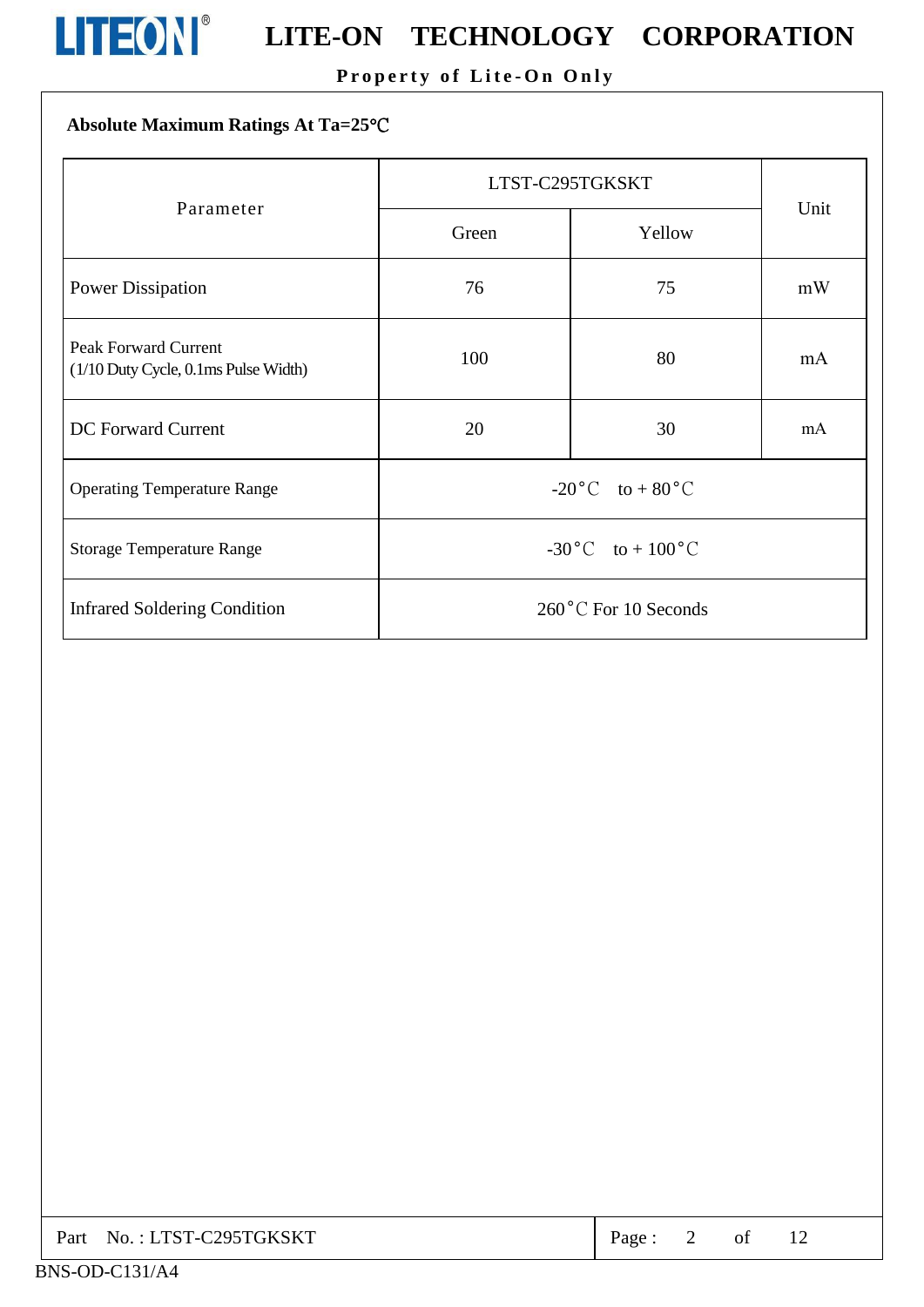

Property of Lite-On Only



Suggestion IR Reflow Profile For Pb Free Process



**TIME** 

| Part No.: LTST-C295TGKSKT | Page: |  |  |  |
|---------------------------|-------|--|--|--|
|---------------------------|-------|--|--|--|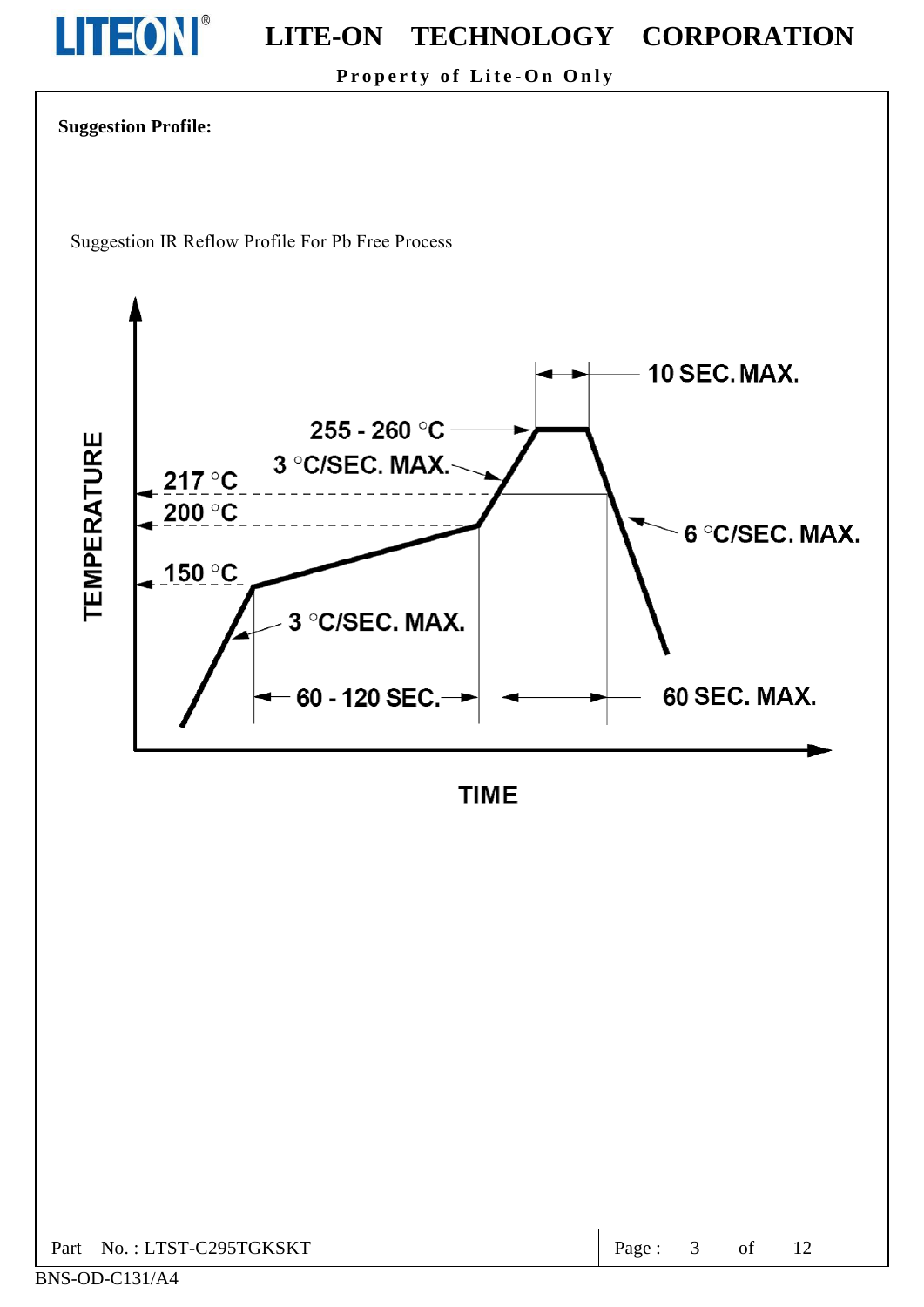

Property of Lite-On Only

#### Electrical / Optical Characteristics At Ta=25°C

| Parameter                | Symbol      |      | LTST-C295TGKSKT          |                   |         | <b>Test Condition</b>          |  |
|--------------------------|-------------|------|--------------------------|-------------------|---------|--------------------------------|--|
|                          |             |      | Green                    | Yellow            | Unit    |                                |  |
|                          |             | MIN. | 45.0                     | 28.0              |         |                                |  |
| Luminous Intensity       | IV          | TYP. | $\qquad \qquad -$        |                   | mcd     | IF $=20mA$<br>Note 1           |  |
|                          |             | MAX. | 280.0                    | 450.0             |         |                                |  |
| Viewing Angle            | 201/2       | TYP. | 130                      | 130               | deg     | Note $2$ (Fig.6)               |  |
| Peak Emission Wavelength | $\lambda$ P | TYP. | 525                      | 588               | nm      | Measurement<br>@Peak (Fig.1)   |  |
|                          |             | MIN. | $\overline{a}$           | $\overline{a}$    |         |                                |  |
| Dominant Wavelength      | $\lambda$ d | TYP. | 525.0                    | 587.0             | nm      | $IF = 20mA$<br>Note 3          |  |
|                          |             | MAX. | $\overline{a}$           | $\overline{a}$    |         |                                |  |
| Spectral Line Half-Width | Δλ          | TYP. | 35                       | 20                | nm      |                                |  |
| <b>Forward Voltage</b>   | <b>VF</b>   | MIN. | $\overline{\phantom{0}}$ | $\qquad \qquad -$ | V       | $IF = 20mA$                    |  |
|                          |             | MAX. | 3.50                     | 2.40              |         |                                |  |
| <b>Reverse Current</b>   | IR          | MAX. | 10                       | 10                | $\mu A$ | $VR = 5V$<br>Note <sub>5</sub> |  |

Notes: 1. Luminous intensity is measured with a light sensor and filter combination that approximates the CIE eye-response curve.

- 2.  $\theta$  1/2 is the off-axis angle at which the luminous intensity is half the axial luminous intensity.
- 3. The dominant wavelength,  $\lambda$  d is derived from the CIE chromaticity diagram and represents the single wavelength which defines the color of the device.
- 4. Caution in ESD:

Static Electricity and surge damages the LED. It is recommend to use a wrist band or anti-electrostatic glove when handling the LED. All devices, equipment and machinery must be properly grounded.

5. Reverse voltage (VR) condition is applied to IR test only. The device is not designed for reverse operation.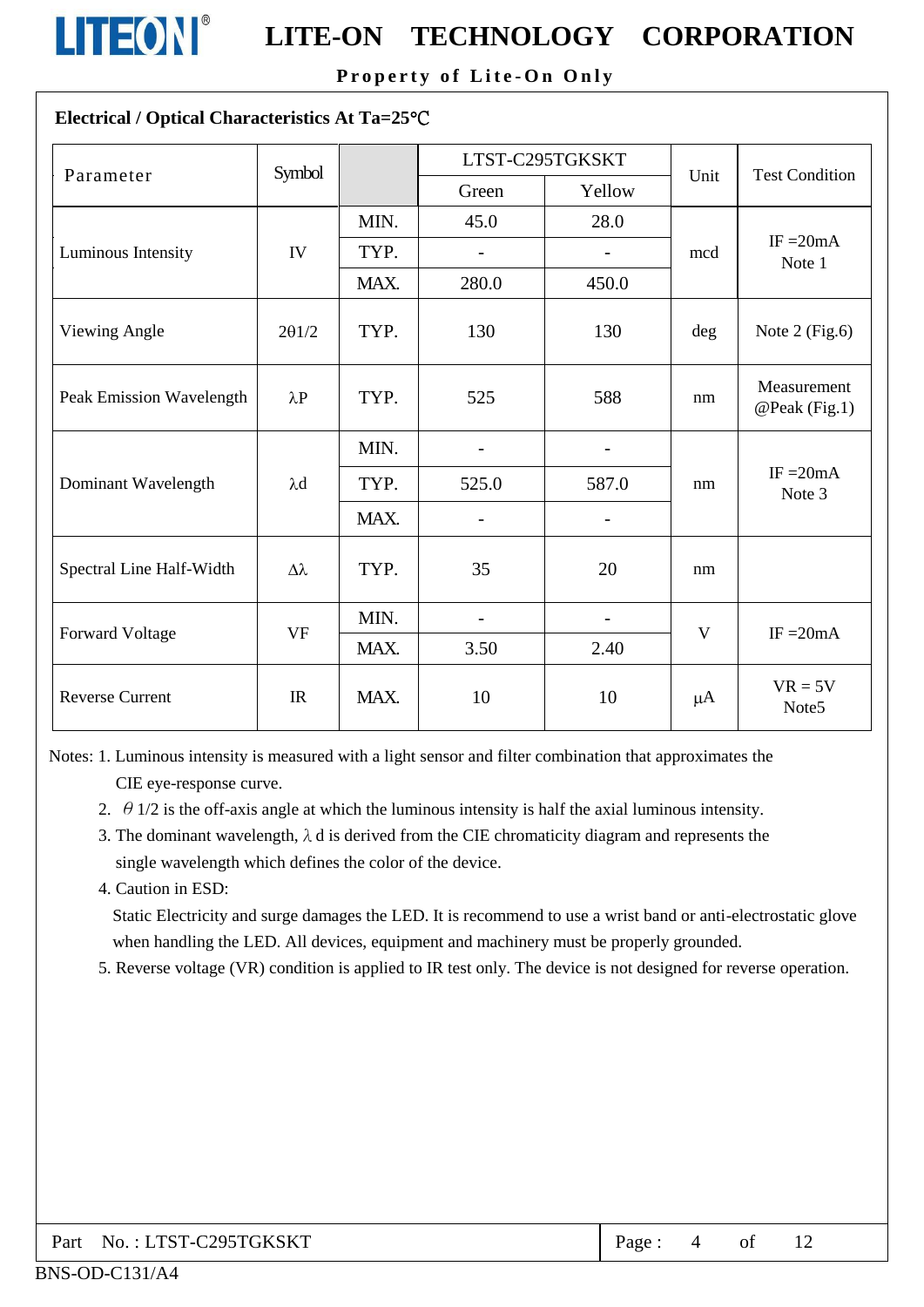

# LITEON EITE-ON TECHNOLOGY CORPORATION

#### Property of Lite-On Only

#### **Bin Code List**

| Luminous Intensity | Color: Green, Unit: mcd @20mA |       |
|--------------------|-------------------------------|-------|
|                    | 45.0                          | 71.0  |
|                    | 71.0                          | 112.0 |
|                    | 112.0                         | 180.0 |
|                    | 180.0                         | 280.0 |

Tolerance on each Intensity bin is  $+/-15\%$ 

| Luminous Intensity | Color: Yellow, Unit: mcd @20mA |       |  |
|--------------------|--------------------------------|-------|--|
| <b>Bin Code</b>    | Min.                           | Max.  |  |
| N                  | 28.0                           | 45.0  |  |
| P                  | 45.0                           | 71.0  |  |
| Q                  | 71.0                           | 112.0 |  |
| R                  | 112.0                          | 180.0 |  |
| S                  | 180.0                          | 280.0 |  |
| Т                  | 280.0                          | 450.0 |  |

Tolerance on each Intensity bin is  $+/-15\%$ 

| Part No.: LTST-C295TGKSKT | Page: |  |  |  |
|---------------------------|-------|--|--|--|
|---------------------------|-------|--|--|--|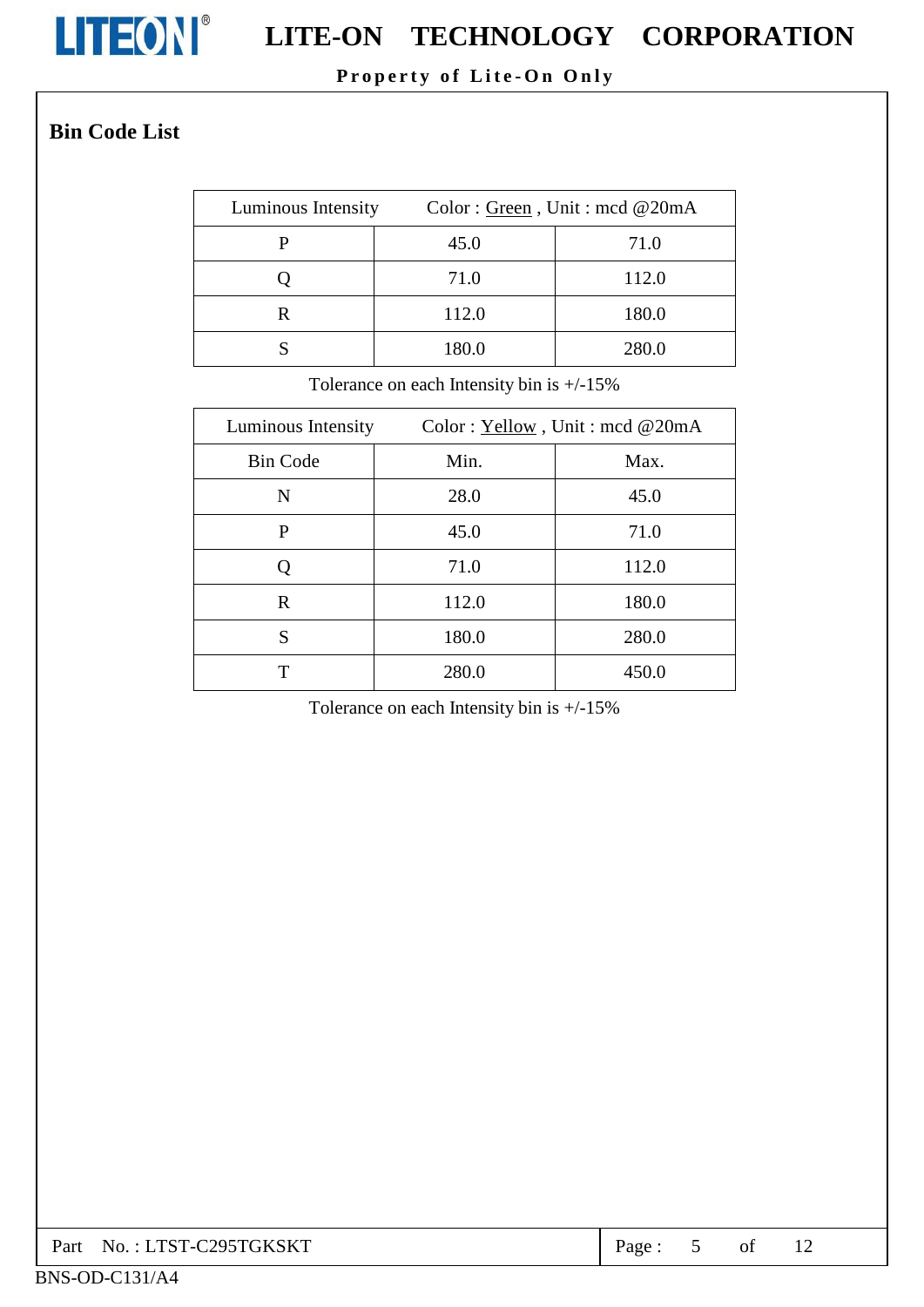

Property of Lite-On Only



BNS-OD-C131/A4

Part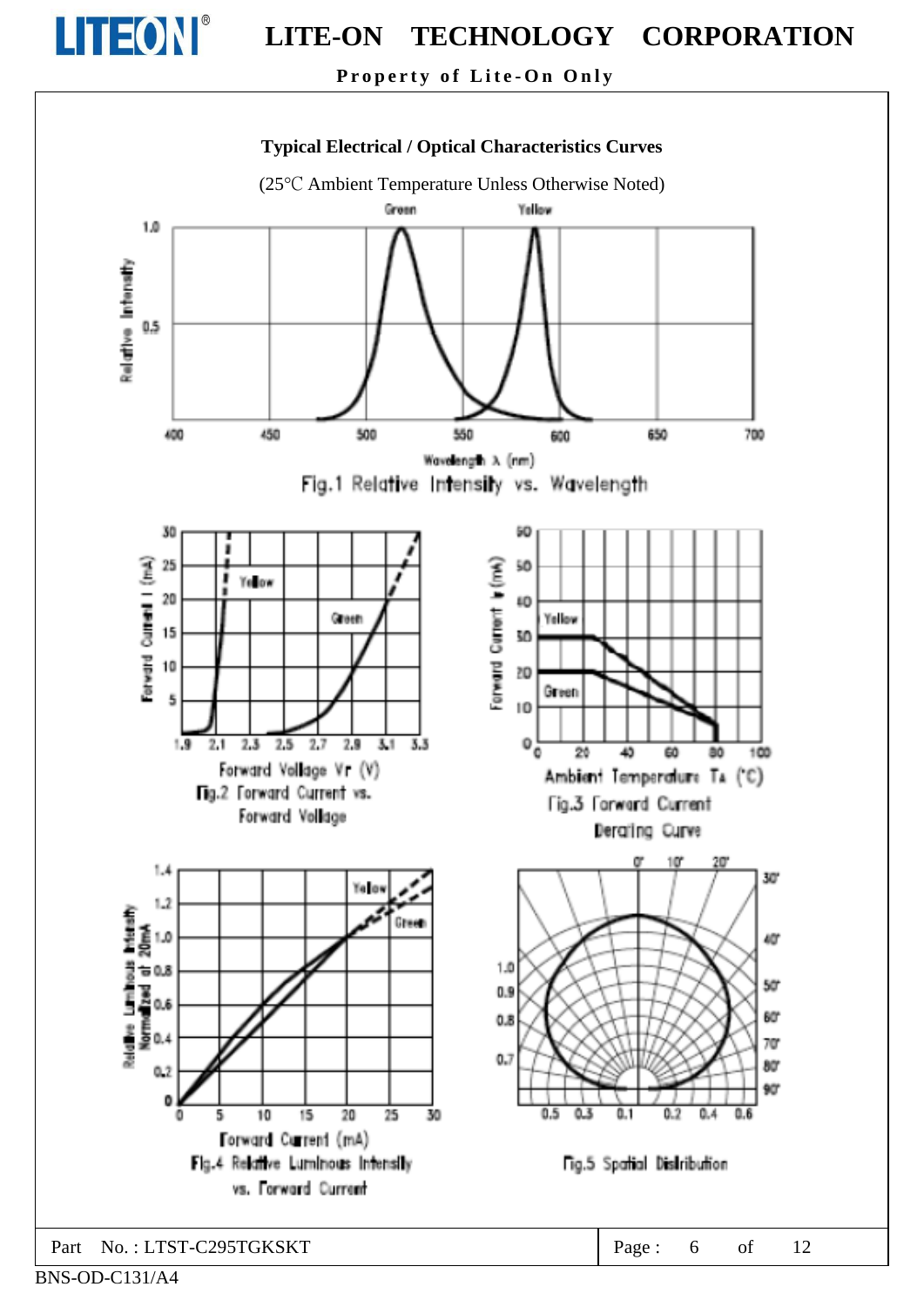

#### Property of Lite-On Only

#### **Cleaning**

Do not use unspecified chemical liquid to clean LED they could harm the package.

If clean is necessary, immerse the LED in ethyl alcohol or in isopropyl alcohol at normal temperature for less one minute.

#### **Suggest Soldering Pad Dimensions**



#### **Package Dimensions Of Tape And Reel**

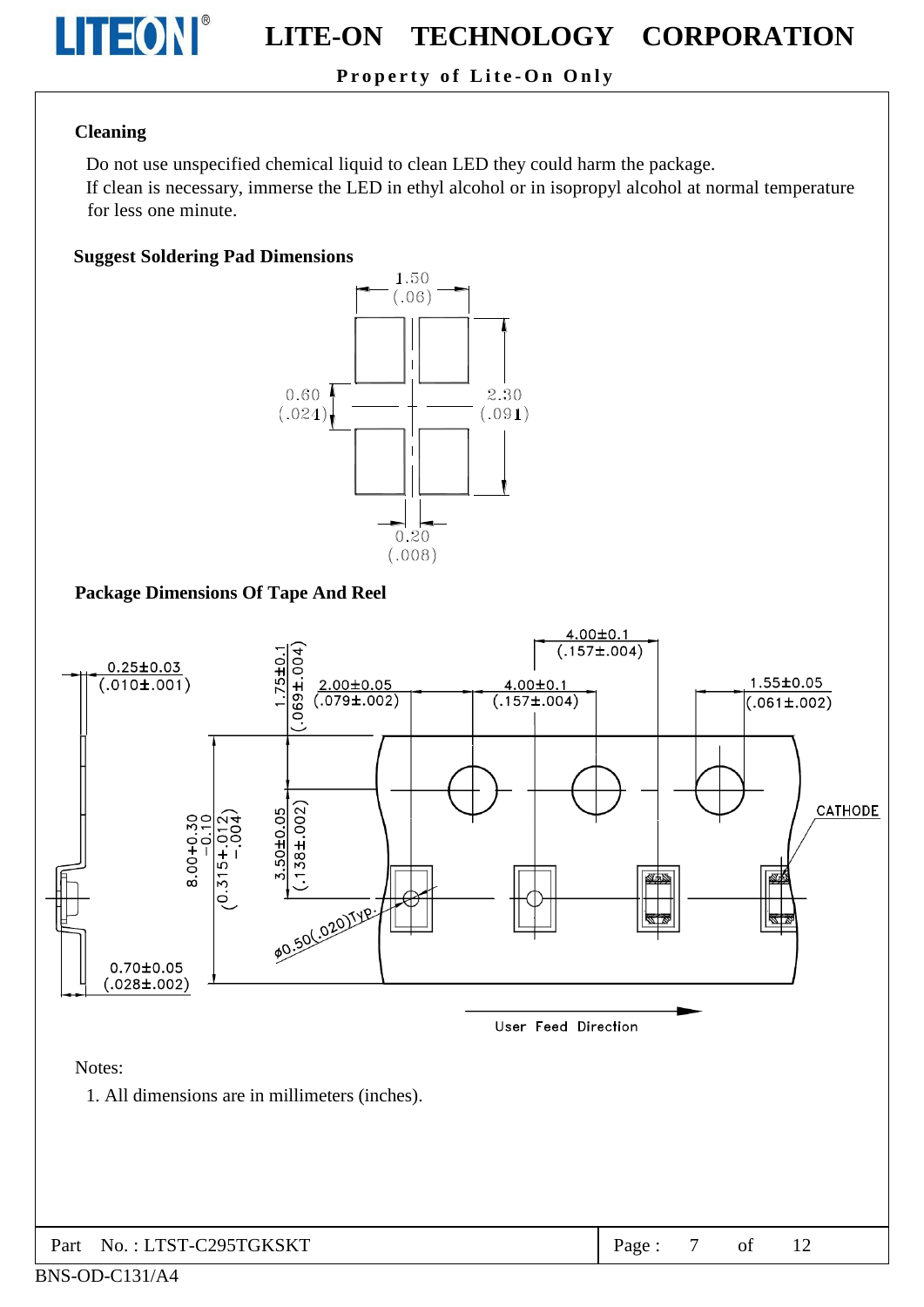

Property of Lite-On Only



#### Notes:

- 1. Empty component pockets sealed with top cover tape.
- 2.7 inch reel-4000 pieces per reel.
- 3. Minimum packing quantity is 500 pcs for remainders.
- 4. The maximum number of consecutive missing lamps is two.
- 5. In accordance with ANSI/EIA 481 specifications.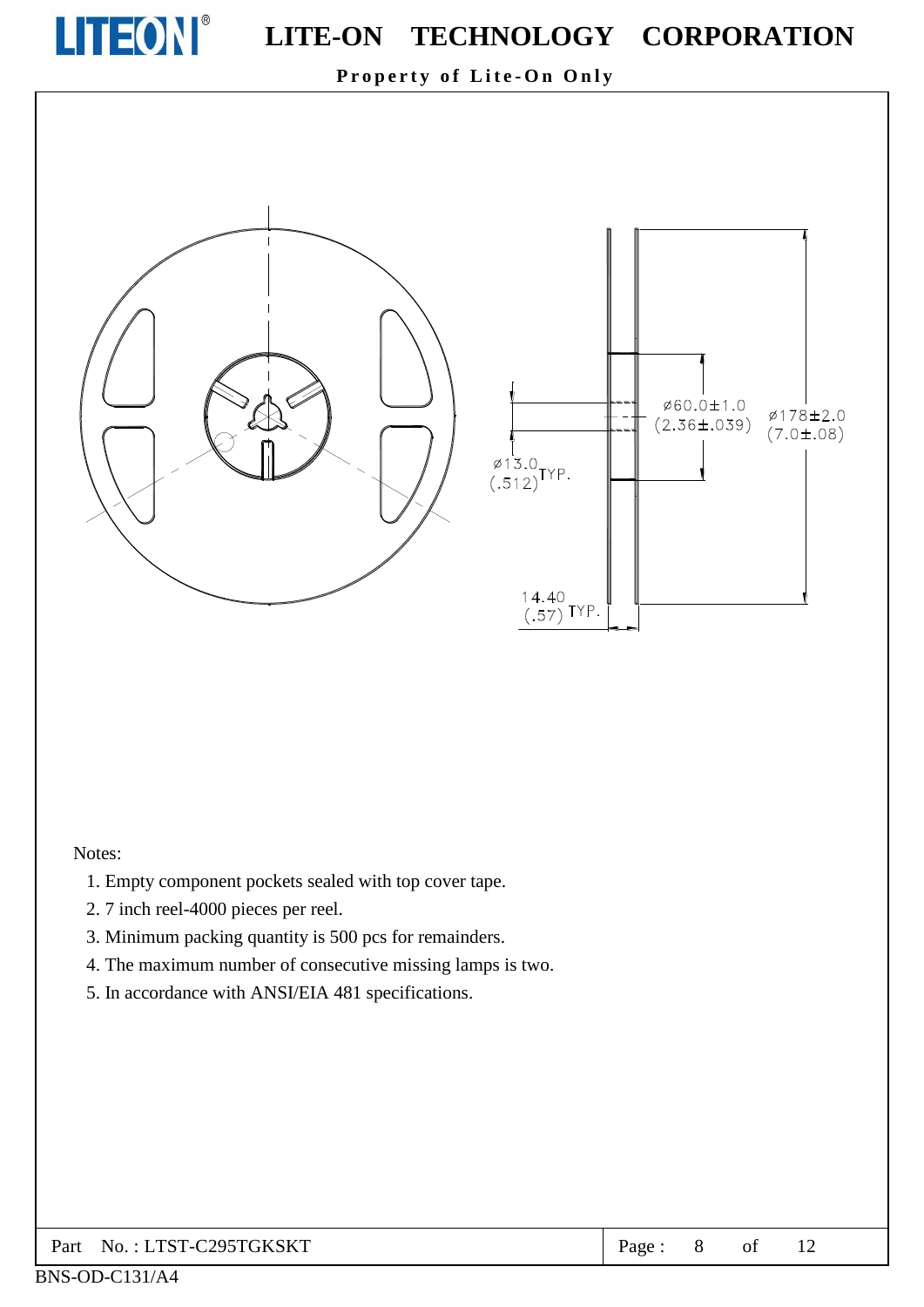

Property of Lite-On Only

### **CAUTIONS**

#### 1. Application

The LEDs described here are intended to be used for ordinary electronic equipment (such as office equipment, communication equipment and household applications). Consult Liteon's Sales in advance for information on applications in which exceptional reliability is required, particularly when the failure or malfunction of the LEDs may directly jeopardize life or health (such as in aviation, transportation, traffic control equipment, medical and life support systems and safety devices).

#### 2. Storage

The package is sealed:

The LEDs should be stored at 30°C or less and 90%RH or less. And the LEDs are limited to use within one year, while the LEDs is packed in moisture-proof package with the desiccants inside. The package is opened:

The storage ambient for the LEDs should not exceed  $30^{\circ}$ C temperature or 60% relative humidity.

It is recommended that LEDs out of their original packaging are IR-reflowed within one week.

For extended storage out of their original packaging, it is recommended that the LEDs be stored in a sealed container with appropriate desiccant, or in a desiccators with nitrogen ambient.

LEDs stored out of their original packaging for more than a week should be baked at about 60 deg C for at least 20 hours before solder assembly.

#### 3. Cleaning

Use alcohol-based cleaning solvents such as isopropyl alcohol to clean the LED if necessary.

#### 4. Soldering

Recommended soldering conditions:

| Reflow soldering |                               | Soldering iron |                 |  |
|------------------|-------------------------------|----------------|-----------------|--|
| Pre-heat         | 150~200°C                     | Temperature    | 300°C Max.      |  |
| Pre-heat time    | 120 sec. Max.                 | Soldering time | 3 sec. Max.     |  |
| Peak temperature | $260^{\circ}$ C Max.          |                | (one time only) |  |
| Soldering time   | 10 sec. Max. (Max. two times) |                |                 |  |

#### **Soldering notes:**

Because different board designs use different number and types of devices, solder pastes, reflow ovens, and circuit boards, no single temperature profile works for all possible combinations.

However, you can successfully mount your packages to the PCB by following the proper guidelines and PCB-specific characterization.

LITE-ON Runs both component-level verification using in-house KYRAMX98 reflow chambers and board-level assembly.

The results of this testing are verified through post-reflow reliability testing.

Profiles used at LITE-ON are based on JEDEC standards to ensure that all packages can be successfully and reliably surface mounted.

Figure on page3 shows a sample temperature profile compliant to JEDEC standards.

You can use this example as a generic target to set up your reflow process.

You should adhere to the JEDEC profile limits as well as specifications and recommendations from the solder paste manufacturer to avoid damaging the device and create a reliable solder joint.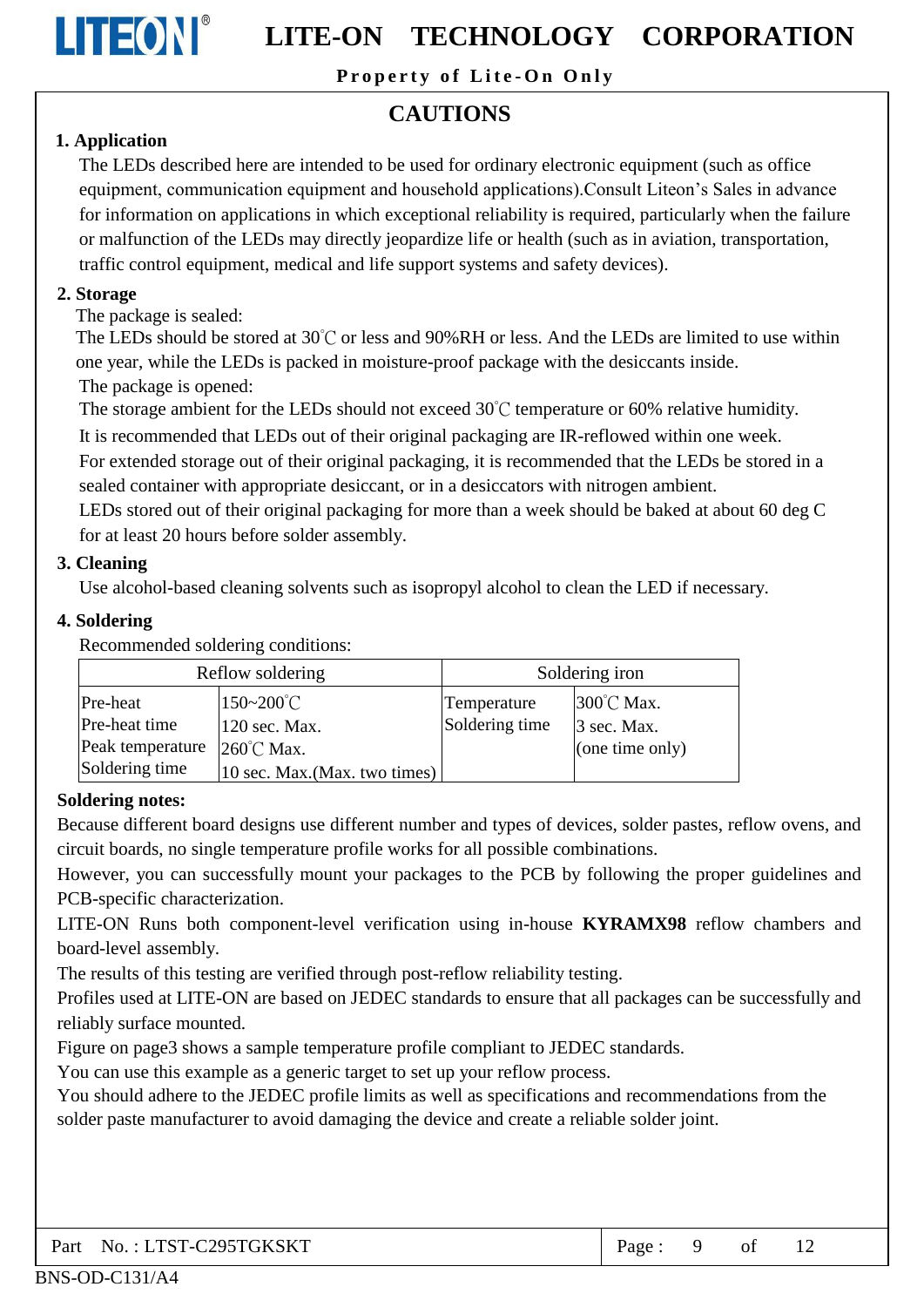#### Property of Lite-On Only

#### 5. Drive Method

LITEON®

An LED is a current-operated device. In order to ensure intensity uniformity on multiple LEDs connected in parallel in an application, it is recommended that a current limiting resistor be incorporated in the drive circuit, in series with each LED as shown in Circuit A below.





- (A) Recommended circuit.
- (B) The brightness of each LED might appear different due to the differences in the I-V characteristics of those LEDs

#### 6. ESD (Electrostatic Discharge)

Static Electricity or power surge will damage the LED. Suggestions to prevent ESD damage:

- Use of a conductive wrist band or anti-electrostatic glove when handling these LEDs.
- All devices, equipment, and machinery must be properly grounded.
- Work tables, storage racks, etc. should be properly grounded.
- Use ion blower to neutralize the static charge which might have built up on surface of the LED's plastic lens as a result of friction between LEDs during storage and handling.

ESD-damaged LEDs will exhibit abnormal characteristics such as high reverse leakage current, low forward voltage, or " no lightup " at low currents.

To verify for ESD damage, check for "lightup" and Vf of the suspect LEDs at low currents. The Vf of " good " LEDs should be  $\geq 2.0 \text{V}(a)0.1 \text{mA}$  for InGaN product and  $\geq 1.4 \text{V}(a)0.1 \text{mA}$  for AlInGaP product.

| Part No.: LTST-C295TGKSKT | Page: | 10 | of |  |
|---------------------------|-------|----|----|--|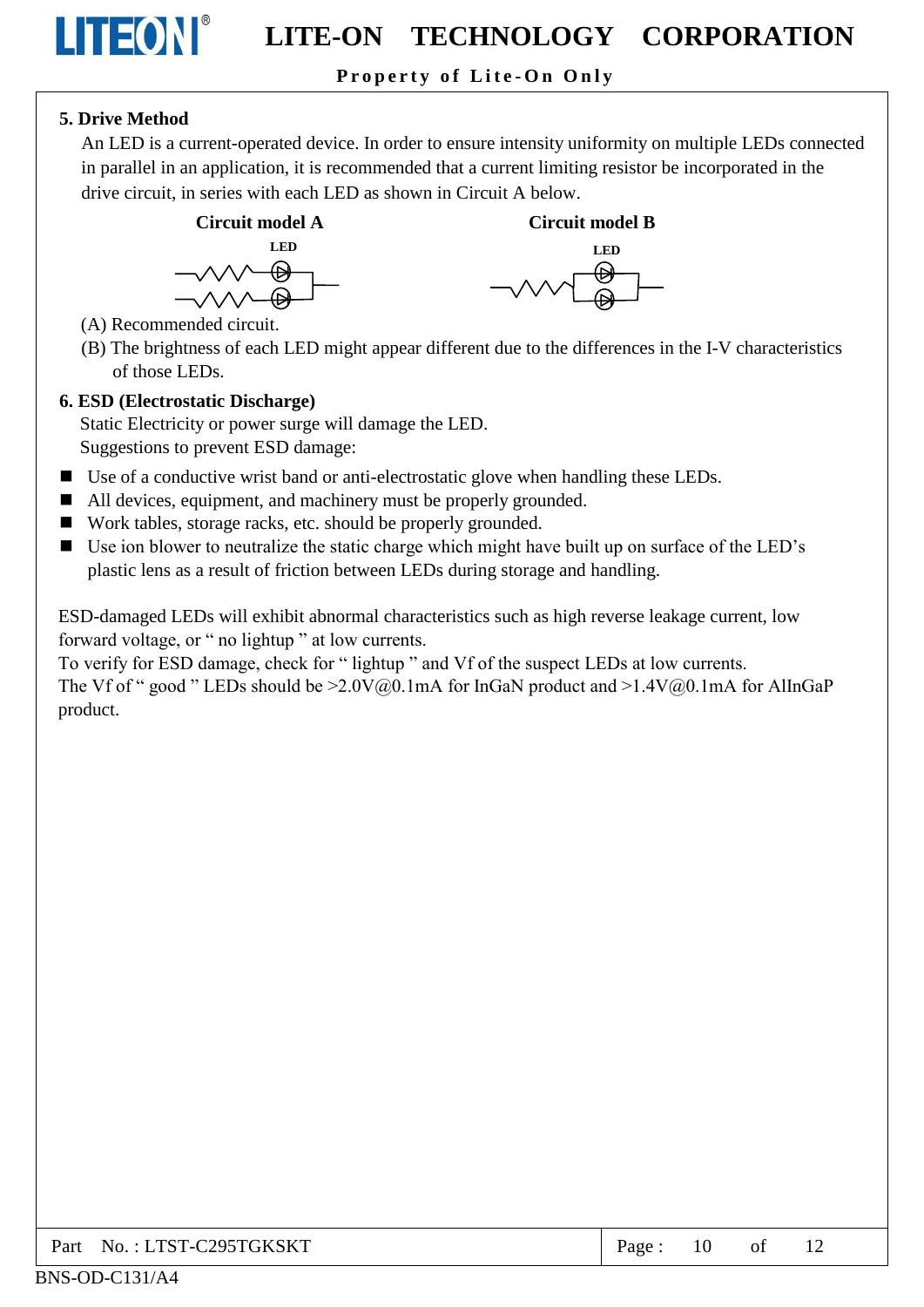

## **LITEON**<sup>®</sup> LITE-ON TECHNOLOGY CORPORATION

#### Property of Lite-On Only

#### 7. Reliability Test

| Classification           | Test Item                                                  | <b>Test Condition</b>                                                                                                                                                                                                                                                                                                  | <b>Reference Standard</b>                                                                         |
|--------------------------|------------------------------------------------------------|------------------------------------------------------------------------------------------------------------------------------------------------------------------------------------------------------------------------------------------------------------------------------------------------------------------------|---------------------------------------------------------------------------------------------------|
|                          | Operation Life                                             | Ta= Under Room Temperature As Per Data Sheet<br><b>Maximum Rating</b><br>*Test Time= 1000HRS (-24HRS,+72HRS)                                                                                                                                                                                                           | MIL-STD-750D:1026<br>MIL-STD-883D:1005<br>JIS C 7021:B-1                                          |
| Endurance<br><b>Test</b> | <b>High Temperature</b><br><b>High Humidity</b><br>Storage | IR-Reflow In-Board, 2 Times<br>Ta= $65 \pm 5^{\circ}$ C, RH= $90 \sim 95\%$<br>*Test Time= 240HRS ±2HRS                                                                                                                                                                                                                | MIL-STD-202F:103B<br>JIS C 7021:B-11                                                              |
|                          | <b>High Temperature</b><br>Storage                         | Ta= $105 \pm 5^{\circ}$ C<br>*Test Time= 1000HRS (-24HRS,+72HRS)                                                                                                                                                                                                                                                       | MIL-STD-883D:1008<br>JIS C 7021:B-10                                                              |
|                          | Low Temperature<br>Storage                                 | Ta= $-55 \pm 5^{\circ}$ C<br>*Test Time=1000HRS (-24HRS,+72H RS)                                                                                                                                                                                                                                                       | JIS C 7021:B-12                                                                                   |
| Environmental<br>Test    | Temperature<br>Cycling                                     | $105^{\circ}$ C ~ 25 $^{\circ}$ C ~ -55 $^{\circ}$ C ~ 25 $^{\circ}$ C<br>30mins 5mins 30mins 5mins<br>10 Cycles                                                                                                                                                                                                       | MIL-STD-202F:107D<br>MIL-STD-750D:1051<br>MIL-STD-883D:1010<br>JIS C 7021:A-4                     |
|                          | Thermal<br><b>Shock</b>                                    | IR-Reflow In-Board, 2 Times<br>85 ± 5°C $\sim$ -40°C ± 5°C<br>10mins<br>10mins 10 Cycles                                                                                                                                                                                                                               | MIL-STD-202F:107D<br>MIL-STD-750D:1051<br>MIL-STD-883D:1011                                       |
|                          | Solder<br>Resist nce                                       | T.sol= $260 \pm 5^{\circ}$ C<br>Dwell Time= $10 \pm 1$ secs                                                                                                                                                                                                                                                            | MIL-STD-202F:210 <sup>a</sup><br>MIL-STD-750D:2031<br>JIS C 7021:A-1                              |
|                          | IR-Reflow<br>Pb Free Process                               | Ramp-up rate(217°C to Peak) +3°C/ second max<br>Temp. maintain at $175(\pm 25)$ °C 180 seconds max<br>Temp. maintain above $217^{\circ}$ C 60-150 seconds<br>Peak temperature range 260°C+0/-5°C<br>Time within $5 \, \text{C}$ of actual Peak Temperature (tp)<br>$10 - 30$ seconds<br>Ramp-down rate +6°C/second max | MIL-STD-750D:2031.2<br>J-STD-020D                                                                 |
|                          | Solderability                                              | T.sol= $235 \pm 5^{\circ}$ C<br>Immersion time $2 \pm 0.5$ sec<br>Immersion rate $25 \pm 2.5$ mm/sec<br>Coverage $\geq$ 95% of t e dipped surface                                                                                                                                                                      | MIL-STD-202F:208D<br>MIL-STD-750D:2026<br>MIL-STD-883D:2003<br>IEC 68 Part 2-20<br>JIS C 7021:A-2 |

#### 8. Others

The appearance and specifications of the product may be modified for improvement without prior notice.

| Part No.: LTST-C295TGKSKT | Page: |  |  |  |  |
|---------------------------|-------|--|--|--|--|
|---------------------------|-------|--|--|--|--|

#### BNS-OD-C131/A4